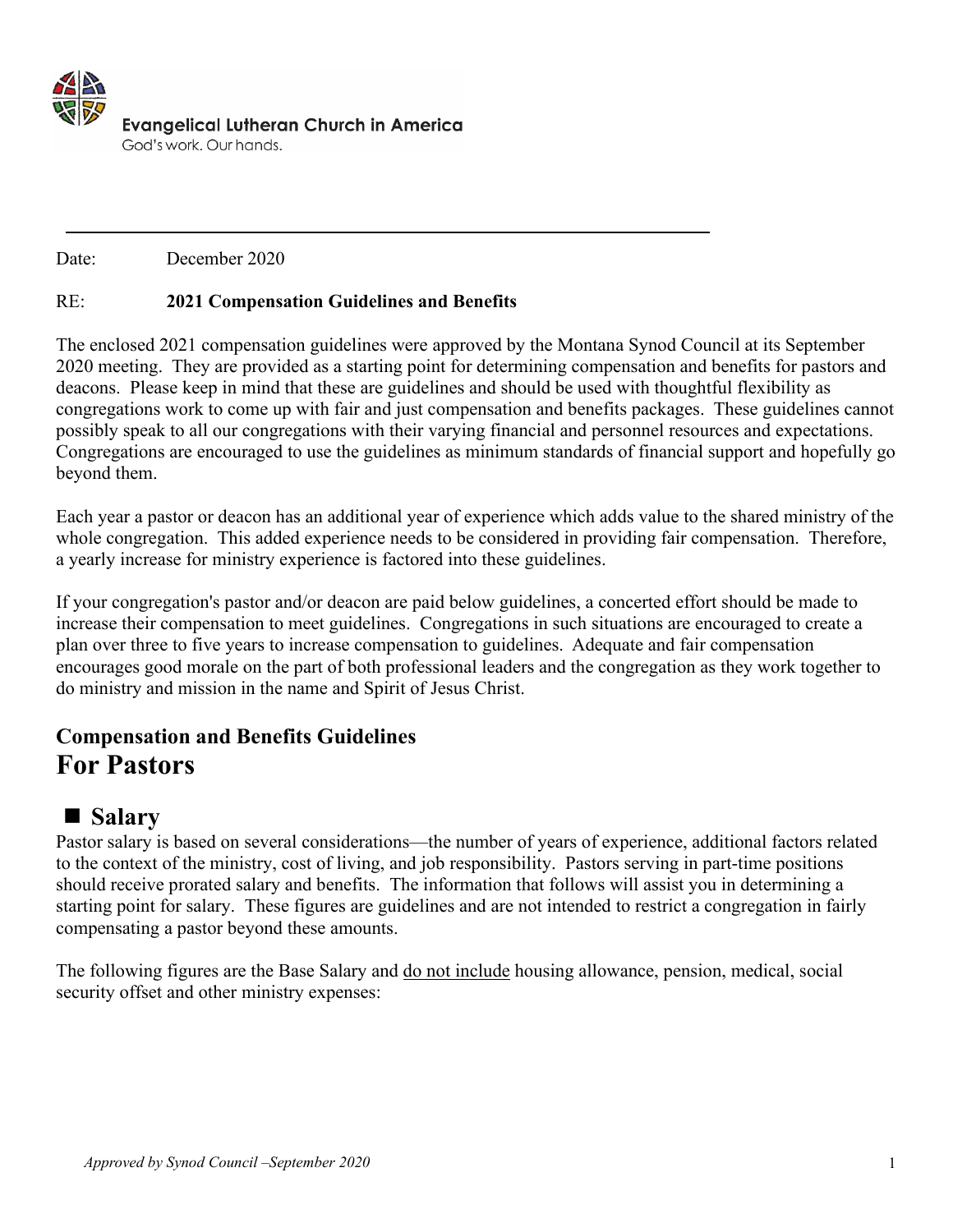| <b>Montana Synod Minimum Salary Guidelines</b> |                   |        |               |  |                           |                 |                                   |  |  |
|------------------------------------------------|-------------------|--------|---------------|--|---------------------------|-----------------|-----------------------------------|--|--|
| <b>CPI Calculation:</b>                        |                   |        |               |  | <b>Longevity Factors:</b> |                 |                                   |  |  |
|                                                |                   |        |               |  | Years                     |                 | <b>Multiplier</b>                 |  |  |
|                                                |                   | Change |               |  |                           | <b>Rostered</b> | <b>W&amp;S</b>                    |  |  |
| CPI-U July 2019 - July 2020 Change             |                   | 1.00%  |               |  | $0 - 9$                   | 0.015           | 0.0150                            |  |  |
|                                                |                   |        |               |  | $10 - 19$                 | 0.014           | 0.0140                            |  |  |
| <b>Base 2020</b>                               | Clergy            | 34,991 |               |  | $20 - 29$                 | 0.013           | 0.0130                            |  |  |
|                                                | Deacons           | 31,848 |               |  | 30-39                     | 0.011           |                                   |  |  |
|                                                | <b>CLERGY</b>     |        |               |  |                           |                 | <b>DEACONS (WORD AND SERVICE)</b> |  |  |
|                                                | <b>YEARS FROM</b> |        |               |  |                           |                 | <b>Hourly</b><br><b>Eqivalent</b> |  |  |
| <b>YEAR OF</b>                                 | <b>ORDINATION</b> |        | <b>BASE</b>   |  | <b>BASE</b>               |                 | <b>Rate for Those</b>             |  |  |
|                                                |                   |        |               |  |                           |                 | <b>Serving Part</b>               |  |  |
| <b>ORDINATION</b>                              | TO1/1/20          |        | <b>SALARY</b> |  | <b>SALARY</b>             |                 | <b>Time</b>                       |  |  |
| 2021                                           | 0                 |        | 35,341        |  | 32,166                    |                 | 15.46                             |  |  |
| 2020                                           | 1                 |        | 35,871        |  | 32,649                    |                 | 15.70                             |  |  |
| 2019                                           | $\boldsymbol{2}$  |        | 36,409        |  | 33,139                    |                 | 15.93                             |  |  |
| 2018                                           | 3                 |        | 36,955        |  | 33,636                    |                 | 16.17                             |  |  |
| 2017                                           | $\overline{4}$    |        | 37,510        |  | 34,140                    |                 | 16.41                             |  |  |
| 2016                                           | 5                 |        | 38,072        |  | 34,652                    |                 | 16.66                             |  |  |
| 2015                                           | $\,6$             |        | 38,643        |  | 35,172                    |                 | 16.91                             |  |  |
| 2014                                           | $\overline{7}$    |        | 39,223        |  | 35,700                    |                 | 17.16                             |  |  |
| 2013                                           | 8                 |        | 39,811        |  | 36,235                    |                 | 17.42                             |  |  |
| 2012                                           | $\boldsymbol{9}$  |        | 40,408        |  | 36,779                    |                 | 17.68                             |  |  |
| 2011                                           | 10                |        | 40,974        |  | 37,294                    |                 | 17.93                             |  |  |
| 2010                                           | 11                |        | 41,548        |  | 37,816                    |                 | 18.18                             |  |  |
| 2009                                           | 12                |        | 42,129        |  | 38,345                    |                 | 18.44                             |  |  |
| 2008                                           | 13                |        | 42,719        |  | 38,882                    |                 | 18.69                             |  |  |
| 2007                                           | 14                |        | 43,317        |  | 39,426                    |                 | 18.96                             |  |  |
| 2006                                           | 15                |        | 43,924        |  | 39,978                    |                 | 19.22                             |  |  |
| 2005                                           | 16                |        | 44,539        |  | 40,538                    |                 | 19.49                             |  |  |
| 2004                                           | 17                |        | 45,162        |  | 41,106                    |                 | 19.76                             |  |  |
| 2003                                           | 18                |        | 45,795        |  | 41,681                    |                 | 20.04                             |  |  |
| 2002                                           | 19                |        | 46,436        |  | 42,265                    |                 | 20.32                             |  |  |
| 2001                                           | 20                |        | 47,039        |  | 42,814                    |                 |                                   |  |  |
| 2000                                           | 21                |        | 47,651        |  | 43,371                    |                 |                                   |  |  |
| 1999                                           | 22                |        | 48,270        |  | 43,935                    |                 |                                   |  |  |
| 1998                                           | 23                |        | 48,898        |  | 44,506                    |                 |                                   |  |  |
| 1997                                           | 24                |        | 49,533        |  | 45,084                    |                 |                                   |  |  |
| 1996                                           | 25                |        | 50,177        |  | 45,670                    |                 |                                   |  |  |
| 1995                                           | 26                |        | 50,830        |  | 46,264                    |                 |                                   |  |  |
| 1994                                           | 27                |        | 51,491        |  | 46,865                    |                 |                                   |  |  |
| 1993                                           | 28                |        | 52,160        |  | 47,475                    |                 |                                   |  |  |
| 1992                                           | 29                |        | 52,838        |  | 48,092                    |                 |                                   |  |  |
| 1991                                           | $30\,$            |        | 53,419        |  |                           |                 |                                   |  |  |
| 1990                                           | 31                |        | 54,007        |  |                           |                 |                                   |  |  |
| 1989                                           | 32                |        | 54,601        |  |                           |                 |                                   |  |  |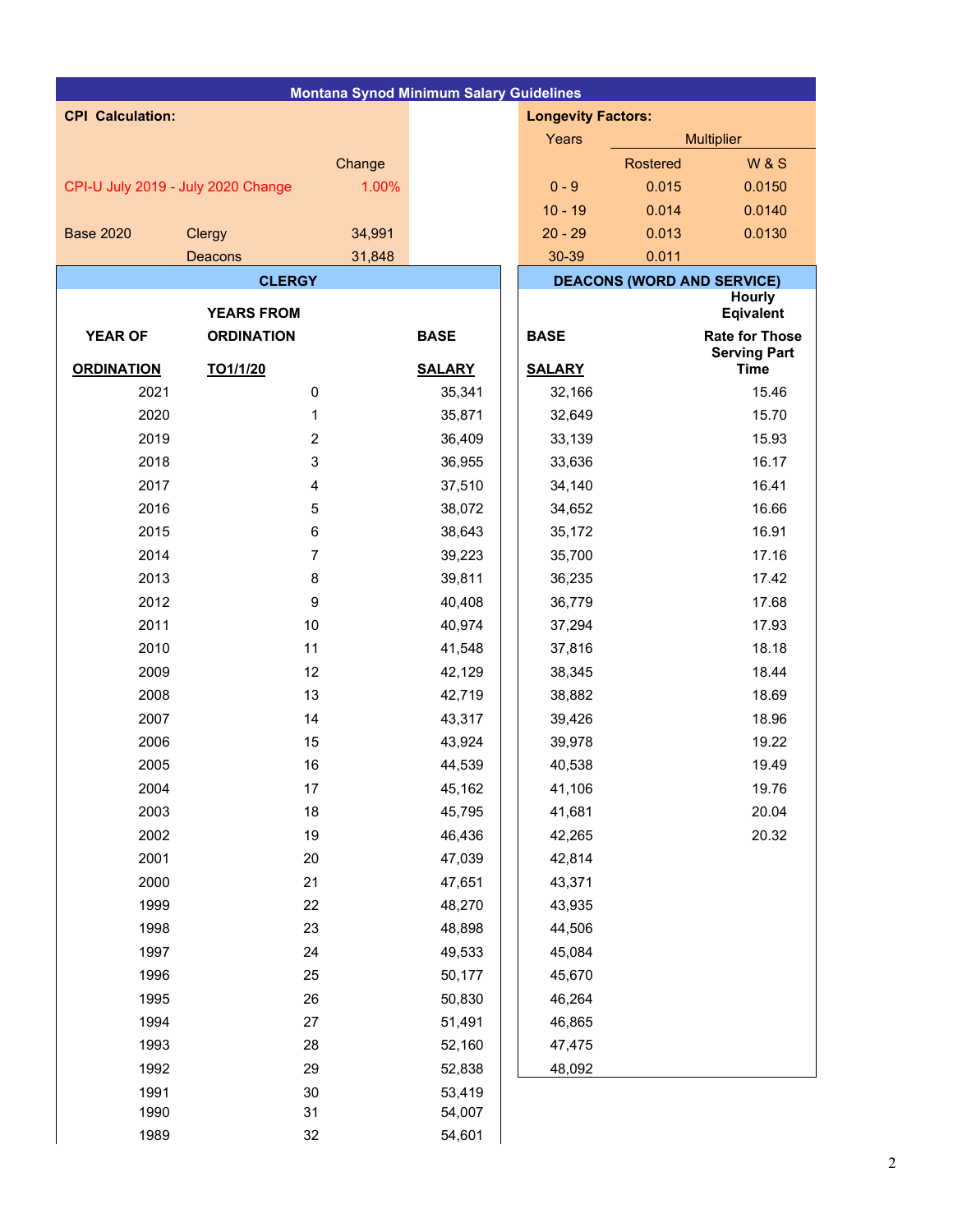| 1988 | 33 | 55,201 |
|------|----|--------|
| 1987 | 34 | 55,809 |
| 1986 | 35 | 56,423 |
| 1985 | 36 | 57,043 |
| 1984 | 37 | 57,671 |
| 1983 | 38 | 58,305 |
| 1982 | 39 | 58,946 |

In addition to years of experience since ordination, there are several factors that should be considered when determining a pastor's salary. Some of these factors are:

- Multi-Point Parish
	- \$1000 per congregation (2-point equals \$2000 additional, 3-point equals \$3000, etc.)
- Supervisory Responsibilities for Program Staff
	- \$1500 for supervision of 2-3 program staff
	- \$2500 for supervision of 4 or more program staff
- Additional Education \$1000 for additional degrees earned beyond the Master of Divinity
- Unusual Cost of Living Expenses
- Size of Congregation

### **Housing**

#### **Parsonage**

When a **parsonage is provided** (rather than a housing allowance) the congregation pays for all maintenance and utilities of the parsonage. Utility expenses should be paid directly to the utility provider by the congregation. A congregation and pastor would benefit from a mutually created parsonage use agreement. Pastors are subject to social security tax (15.3%) on the fair-rental value of the parsonage.

### **Housing Allowance**

When a housing allowance is provided (rather than a parsonage) that allowance should be enough to pay for and maintain an adequate home for the pastor and family in the community in which the congregation is located.

What is a fair way to determine an appropriate housing allowance? There seem to be many ways to do this. One way is to consider using the fair-rental value of an appropriate home in your community and add the cost of utilities and other expenses. For example,  $$12,000$  fair-rental value of an appropriate home  $+ $5,000$  for utilities and expenses (gas, electric, phone, insurance, etc.) =  $$17,000$ .

As congregations contemplate raising the pastor's salary each year, they should also consider including the housing allowance or value of the parsonage in that percentage calculation. Otherwise a pastor's raise is only on a portion of their compensation.

It is important to distinguish between what churches pay for housing expenses and what a pastor declares as "housing allowance" on income tax forms. Pastors do not pay federal or state income tax on housing allowances. It is the responsibility of the pastor to determine the amount officially declared as housing allowance on tax forms. In general, a housing allowance should be designated as high as possible, keeping in mind that the amount that can be excluded from taxable income cannot exceed the lowest of the following:

- 1) The allowance itself,
- 2) The amount actually used "to provide a home" or
- 3) The fair rental value of the furnished home, plus utilities.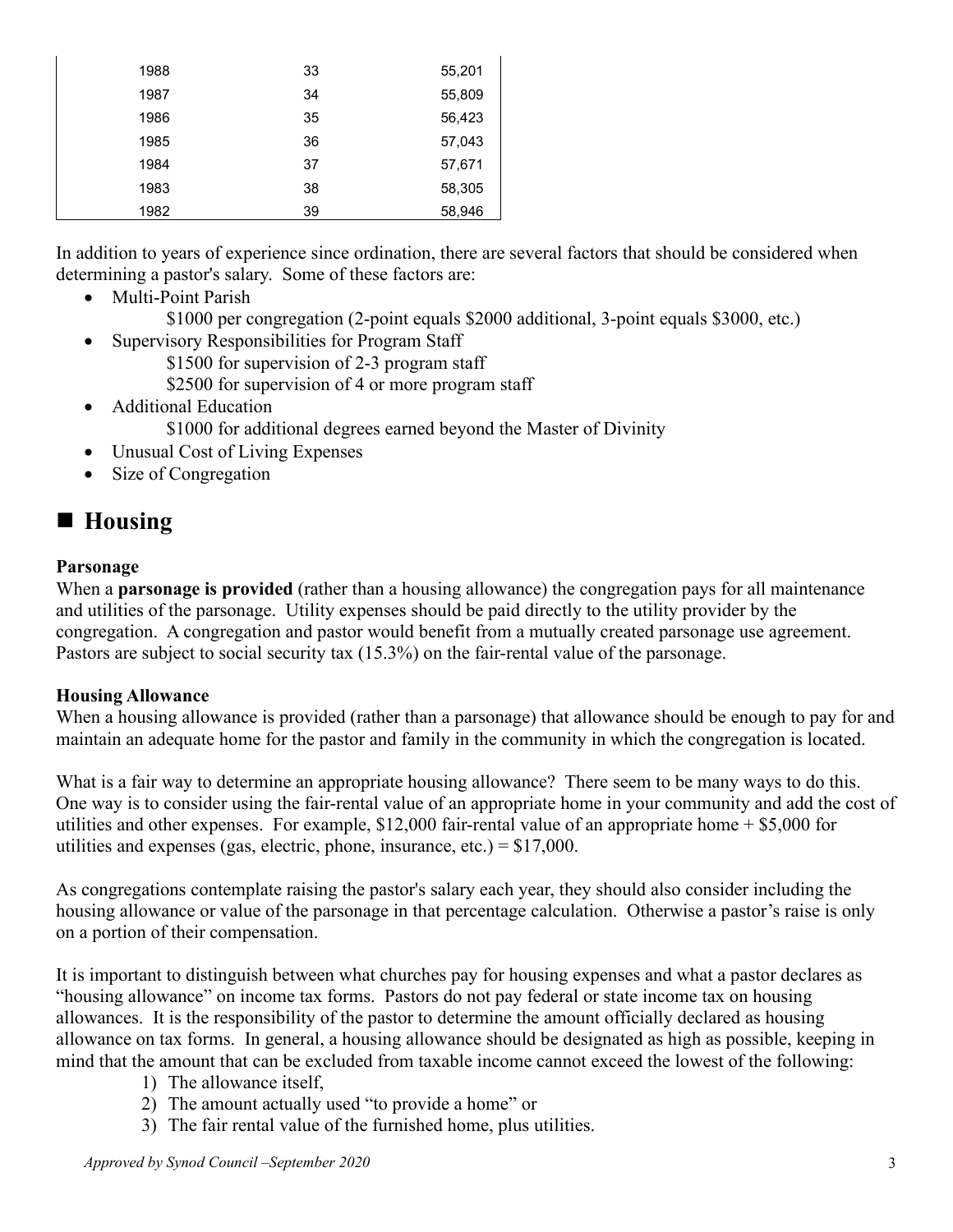The pastor determines the Housing Allowance amount portion from the total compensation package and submits that housing amount to the church council. The church council must annually include the amount to be designated for housing in the council minutes prior to the beginning of the new tax year. The pastor assumes full responsibility for complying with IRS definitions of the cost to provide a house. See Appendix A on page 6 for a sample "Housing Allowance Resolution" the Church Council can use.

### **Housing Equity**

When the congregation provides a parsonage, it is recommended that the congregation contribute an amount equal to **\$***1,583.28 per year* to a housing equity account maintained in the name of the pastor and invested either in the ELCA Retirement Plan or other appropriate investment which will be available for the use of the pastor when purchase of a home becomes necessary. This benefit assists pastors in gaining equity for future housing needs. Without this benefit, pastors who live in a parsonage may be unable to accumulate equity in a home and at retirement would have limited funds to provide for their housing needs. (The housing equity figure is 3% of the December 2013, average Montana Synod Clergy salary).

# ■ Social Security

All pastors are considered self-employed for social security purposes and therefore pay a self-employment tax of 15.3 percent of their income. It is strongly recommended that the church or calling body give a Social Security allowance, even though it is taxable, to their pastor to pay at least half of his or her self-employment tax as they do for the other employees of the church when they pay the employer's share of the FICA tax. This allowance is included on the pastor's W-2 as taxable income.

This tax is levied on the Social Security tax base which includes the following: **Cash salary Housing allowance or parsonage Furnishings allowance Utilities allowance (paid to or on behalf of the pastor) \*Social Security Offset Other taxable income**

### **\*FORMULA FOR CALCULATING SOCIAL SECURITY OFFSET**

**1. Cash Salary \_\_\_\_\_\_\_\_\_\_\_\_\_\_**  2. Housing Allowance, or if parsonage 30% of Cash Salary or fair market value 3. Other Cash Compensation (utilities allowance, furnishings allowances, etc.)  **Subtotal \_\_\_\_\_\_\_\_\_\_\_\_\_\_ Subtotal**  $x .0765 x .9235** =$ 

*(Social Security Offset)* 

\*\*The Social Security allowance is includable as income for Social Security purposes but the SECA tax is calculated on only 92.35 percent of includable compensation.

# **ELCA Benefits**

### **Retirement and Major Medical and Dental Benefits**

The congregation enrolls the pastor in the ELCA Pension Plan, including provision for major medical and dental coverage with family coverage as needed. Information is available at the Portico website: [https://www.porticobenefits.org](https://www.porticobenefits.org/)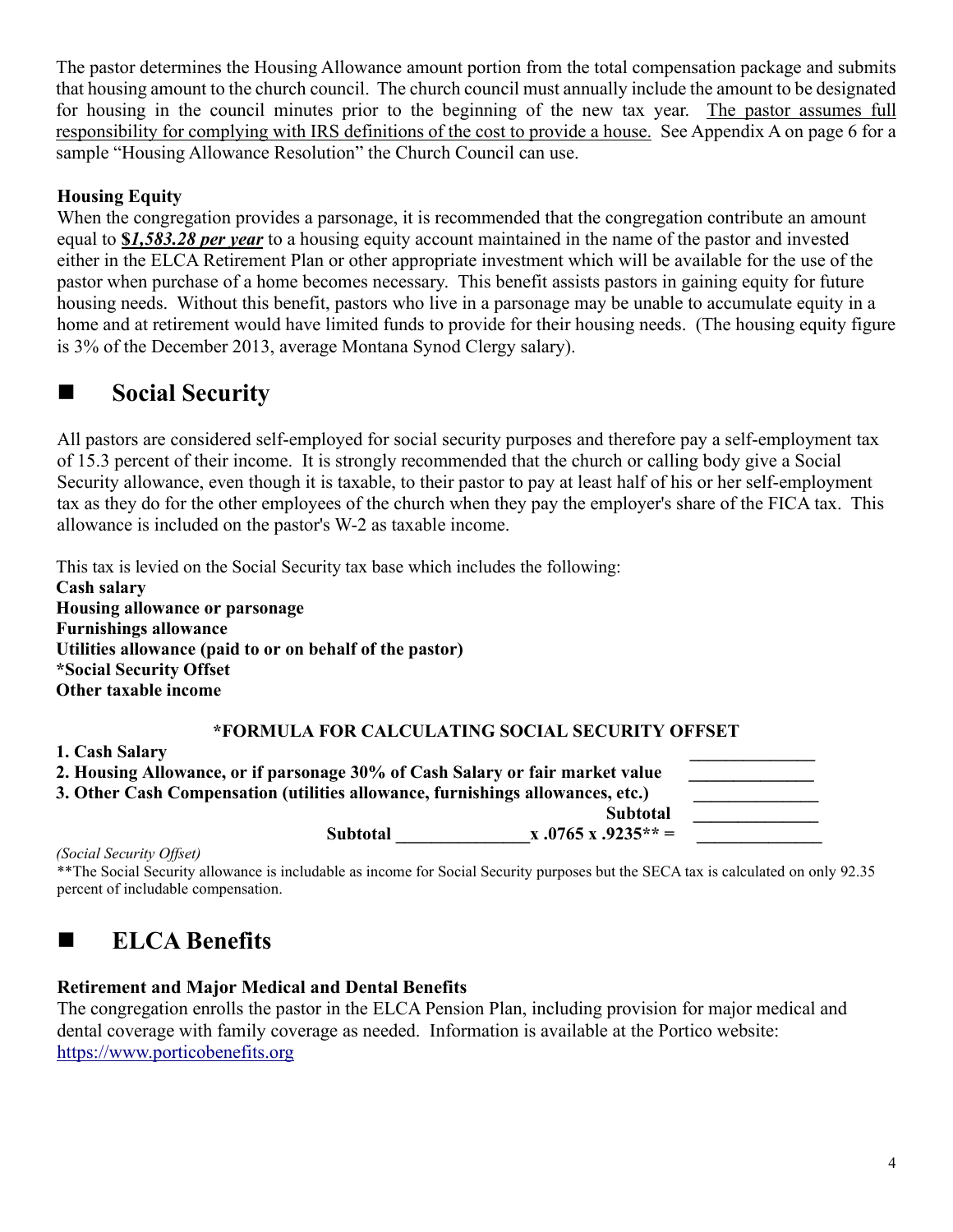

# **Paid Leaves**

### **Parental Leave**

It is recommended that congregations develop a clear written policy relating to parental leave and include parental leave on the Letter of Call. Parental leave with full salary, housing, and benefits for a minimum of six weeks is appropriate when a child is born or adopted.

### **Sick Leave**

Pastors should be allowed to take personal sick days as well as use sick leave to care for immediate family members when ill. Vacation and continuing education time should not be jeopardized by this.

### **Extended Family Leave**

Congregational personnel policies should allow negotiation of unpaid leave after paid leave is used in the event that rostered leaders require additional time with family during critical times.

### **Extended Medical Leave**

It is recommended that each congregation develop a clear written policy relating to extended medical leave and short-term disability. Such a policy might include allowing a rostered person to use sick leave to care for immediate family members who are ill.

# **Reimbursed Professional Expenses**

### **Automobile Allowance**

The automobile allowance is considered as reimbursement for ministry-related expenses and is not part of a pastor's salary, if substantiated through an Accountable Plan. An allowance of **.56 cents per mile based on IRS rates** is recommended and is based upon actual miles driven and reported by the pastor. It is important that reimbursements be made through an Accountable Plan system; otherwise the pastor must pay taxes on them. See the Appendix B on page 7 for more information.

### **Sabbaticals**

The Montana Synod Council recommends that each congregation provide its pastor a sabbatical every five years with full pay. The Sabbatical Guidelines may be found here: [https://www.montanasynod.org/for](https://www.montanasynod.org/for-congregations.html)[congregations.html](https://www.montanasynod.org/for-congregations.html)

### **Continuing Education**

The congregation provides funds in the amount of \$700, and two weeks each year, for continuing education. Each pastor is encouraged to contribute \$300 in addition to the \$700 provided by the congregation. Continuing Education benefits the congregation. It allows the pastor to take time to intentionally update and acquire new skills, which is essential for effective, ongoing ministry. The ELCA expects a minimum of 50 contact hours annually in continuing education. A contact hour is defined as a typical fifty-minute classroom instructional session or the equivalent.

### **Professional Ministry Expenses**

Congregations should consider including in their budget funds for professional expenses (books, robes, periodicals, entertaining, etc.) These should be reimbursed under the Accountable Plan.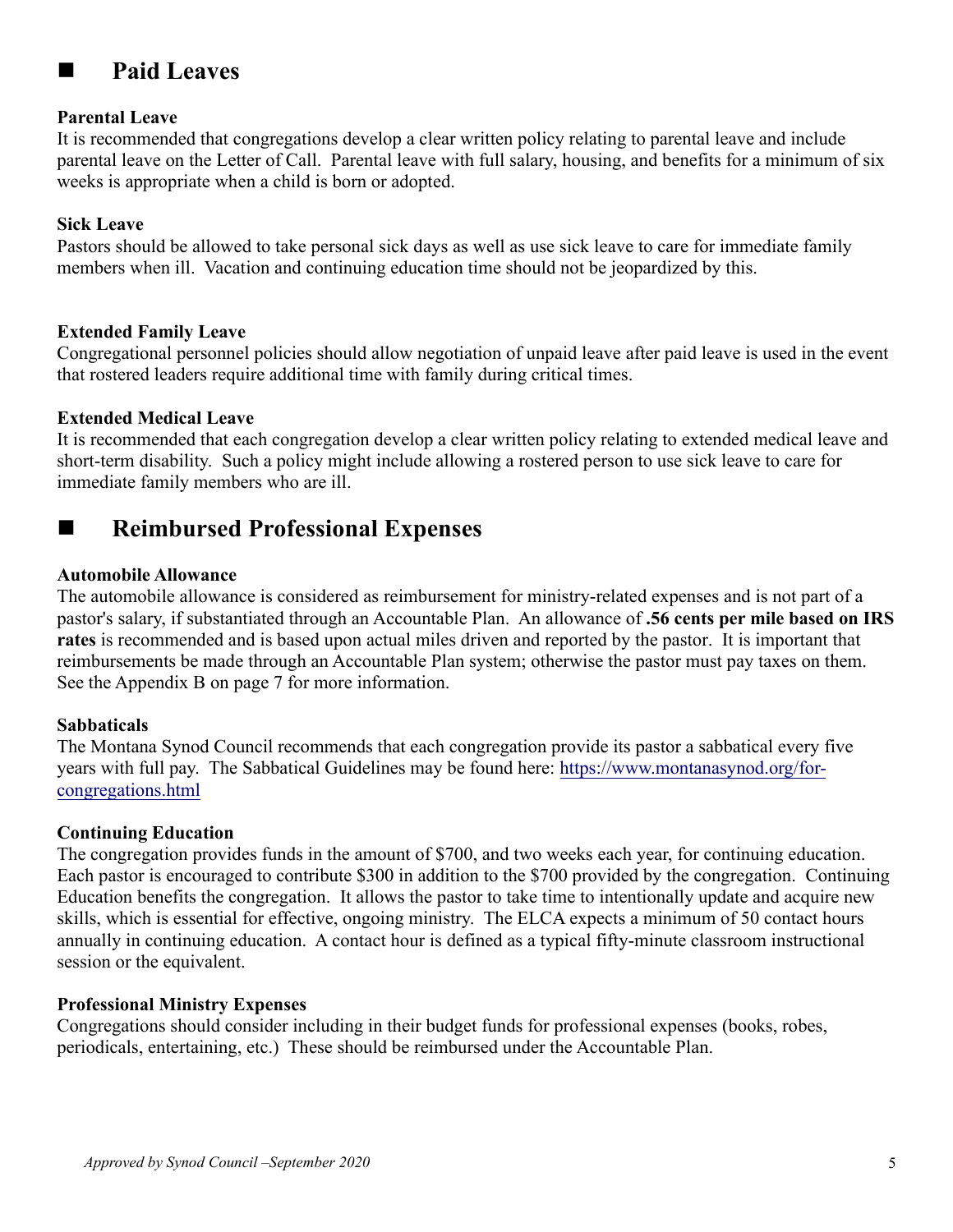# ■ Other

### **Vacation Time**

The congregation will provide a total of four weeks of annual paid vacation which will include four Sundays. This leave is non-cumulative unless negotiated by the Rostered person and the Council.

### **Payment to Supply Pastors**

The congregation should establish reasonable reimbursement rates for the conducting of worship services and travel when the pastor is unavailable due to vacation, illness, attendance at a church event, military duty, sabbatical, or the like. The recommended rate for one worship service is \$100 and \$50 for each additional service on the same day and at the same location. Travel should be reimbursed at \$.56 per mile (or the current IRS rate).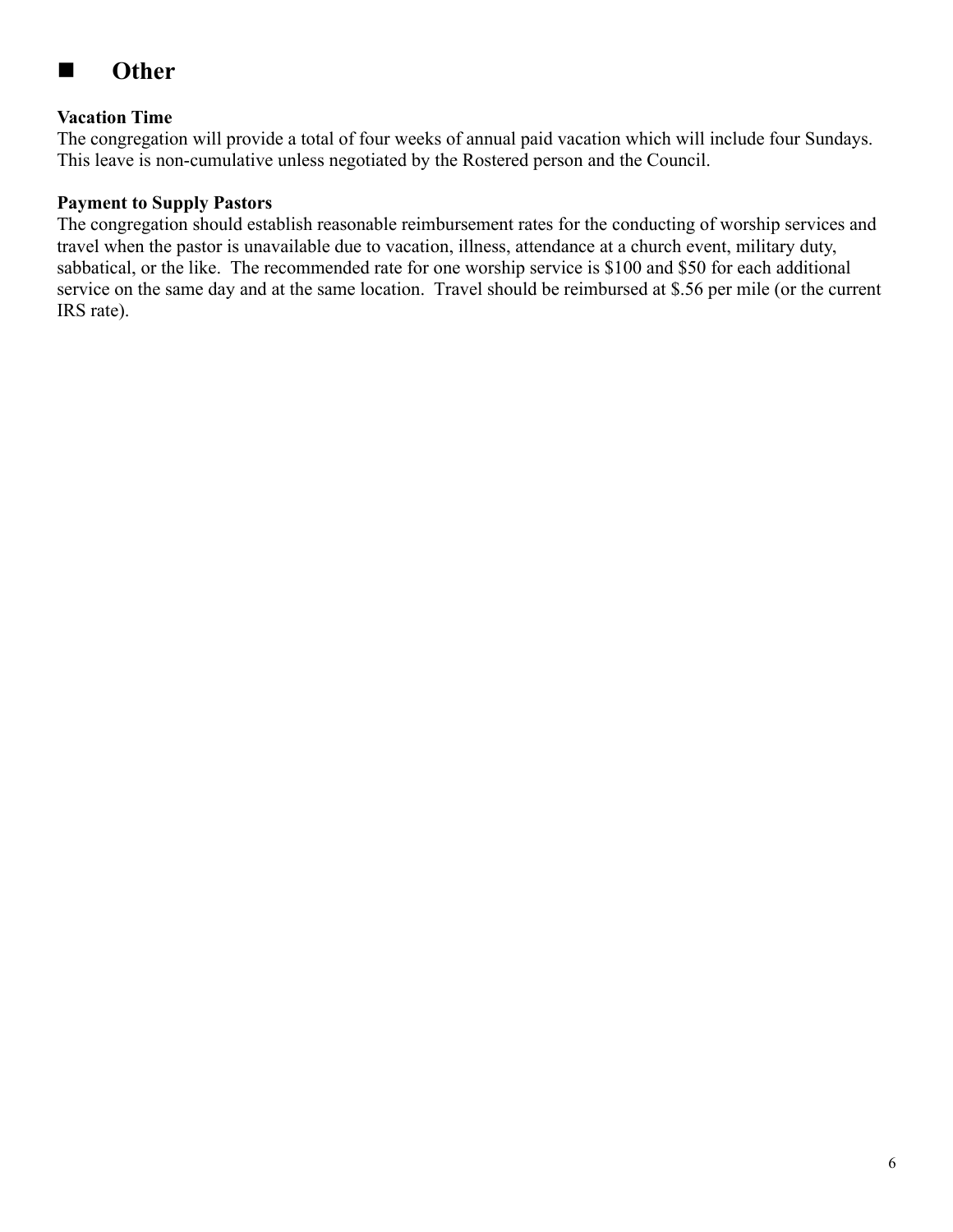# **Appendix A Housing Allowance Resolution Example**

Pastors and congregations may wish to use this Housing allowance resolution to formalize the Housing Allowance agreement.

*This resolution should be included in the minutes of the Church Council prior to January 1 of each year. A copy should be made, signed and titled by the president or secretary of the congregation, and given to the pastor(s) for his/her records.*

*Please note that this is only for tax purposes for the pastor. It is not part of the process a congregation goes through in determining the amount paid to the pastor for housing above the base salary. The Pastor determines that amount from their total compensation and gives it to the Church Council.* 

### **Housing Allowance Resolution** [*To be inserted in Church Council Minutes*]

\_\_\_\_\_\_\_\_\_\_\_\_\_\_\_\_\_\_\_\_\_\_\_\_\_\_\_\_\_\_\_\_\_\_\_\_\_\_\_\_\_\_\_\_\_\_\_\_\_\_\_\_

 $\frac{1}{2}$  , and the set of the set of the set of the set of the set of the set of the set of the set of the set of the set of the set of the set of the set of the set of the set of the set of the set of the set of the set

In order to permit (Name of Pastor) to benefit from the provisions of Section 107 of the Internal Revenue Code, the council specifies that the total compensation paid to her/him during the fiscal year () includes a housing allowance. (Name of Pastor) estimates that she/he will spend \$ during the year for housing expenses. Since such approval by the council would permit her/him to deduct that amount from her/his taxable income and has no further effect upon our congregation or budget, it was:

#### RESOLVED

That the total compensation of  $\$($  ) paid to (Name of Pastor) includes a housing allowance of  $\mathbb{S}$  .

Signature

Title Date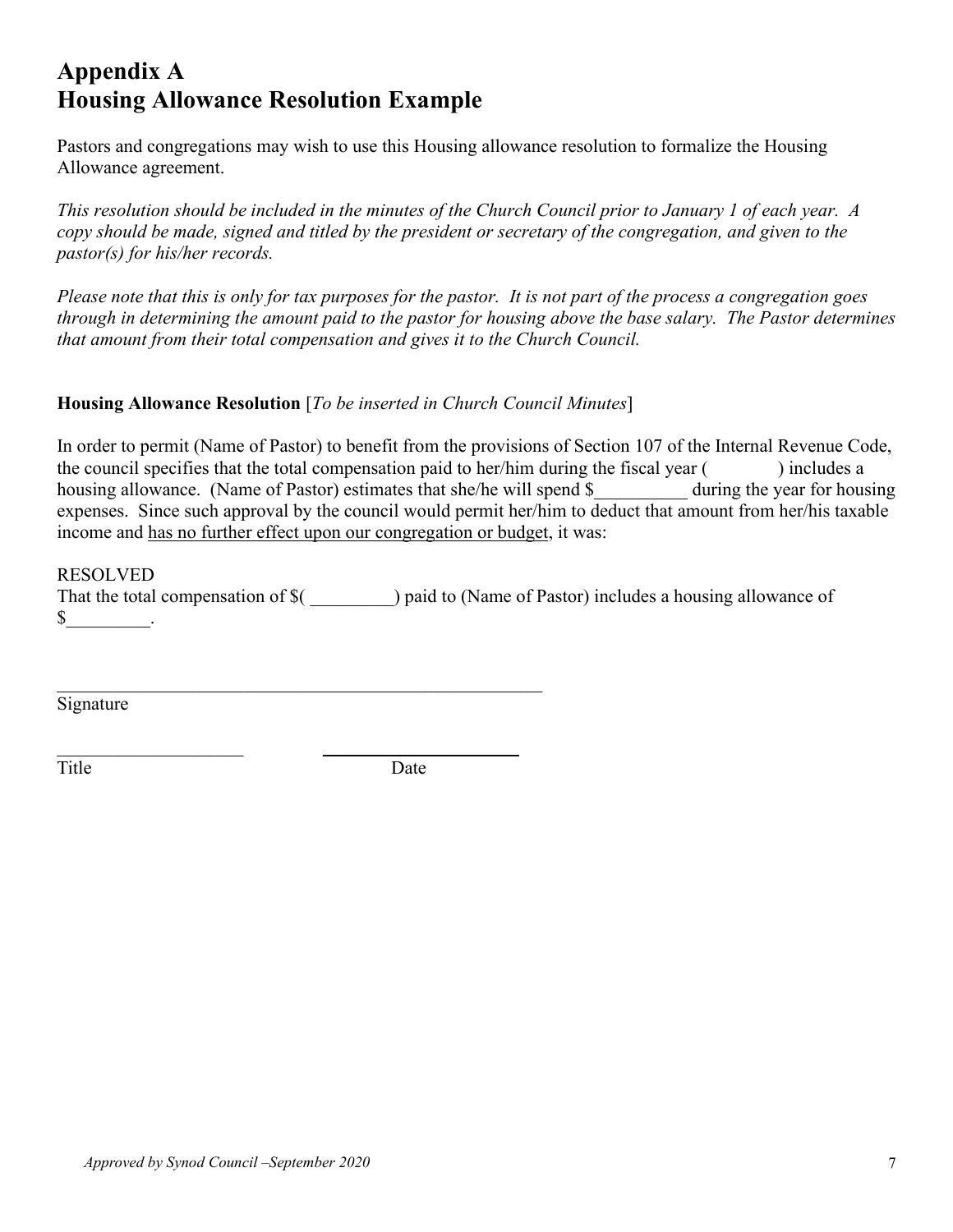# **Appendix B Pastor's Reimbursement – Accountable or Non-Accountable?**

If a pastor is paid a set amount each month towards the professional allowance or the car allowance, this amount also is taxed and must appear in Box 1 of the W-2. This is called a "**non-accountable plan**." The pastor can only take a deduction for these expenses as a miscellaneous itemized deduction on the tax return, limited to the amount above 2% of adjusted gross income. Because the pastor is considered an employee, the congregation is responsible for the pastor's expenses, such as professional allowance and mileage. Therefore, all pastors need to be using an "**accountable plan**" for expenses. Reimbursed amounts are not considered taxable income only if the pastor has an "**accountable plan."**

It is extremely important that churches structure their reimbursement plans to be accountable. An "**accountable plan**" has a line item amount in the budget. Each month the pastor submits verification of what was spent during the month (receipts and log of mileage driven). It is strongly recommended that the treasurer then submits a separate check to cover reimbursements.

IRS guidelines for an "**accountable plan**" include:

1. The church is required to have a written reimbursement plan that must be recorded in the Council minutes. (See below.)

2. The church is required to identify reimbursements either by making separate payment or by specifying the amount of both wages and reimbursement if they are combined in a single payment.

3. The pastor must adequately account to the church for the expenses he/she wishes to have reimbursed. The pastor needs to keep a daily expense book, receipts, canceled checks, and credit card slips as well as an auto mileage log.

4. If a pastor receives an advance of expenses, (e.g. if a pastor is going to a conference or school) the pastor must save receipts and return any excess reimbursement over the expenses for which he/she did not adequately account.

5. A church person other than the pastor needs to examine the substantiating records, which should be kept at least four years by the church.

### **A written accountable professional expense reimbursement plan might read as follows:**

"The parish recognizes the pastor will incur expenses for which the congregation is responsible. Such professional expenses include, but are not limited to the following...

- 1. Purchases of books, magazines and CDs up to a designated amount.
- 2. Entertainment of visiting church leaders.
- 3. Hosting and entertaining local church members and groups.
- 4. Dues to clergy associations and other professional organizations.
- 5. Professional clothing (robes, stoles, collars, etc.), including dry cleaning.
- 6. Office supplies, postage.
- 7. Auto If a pastor and congregation wishes, the auto and professional reimbursement can

be combined under one line item which includes mileage reimbursement at IRS recommended rate and professional reimbursement as listed in 1-6.

We name the following person from the congregation (name) who will substantiate the records." It is recommended that this person not be the treasurer but perhaps someone from the executive committee, council or finance committee.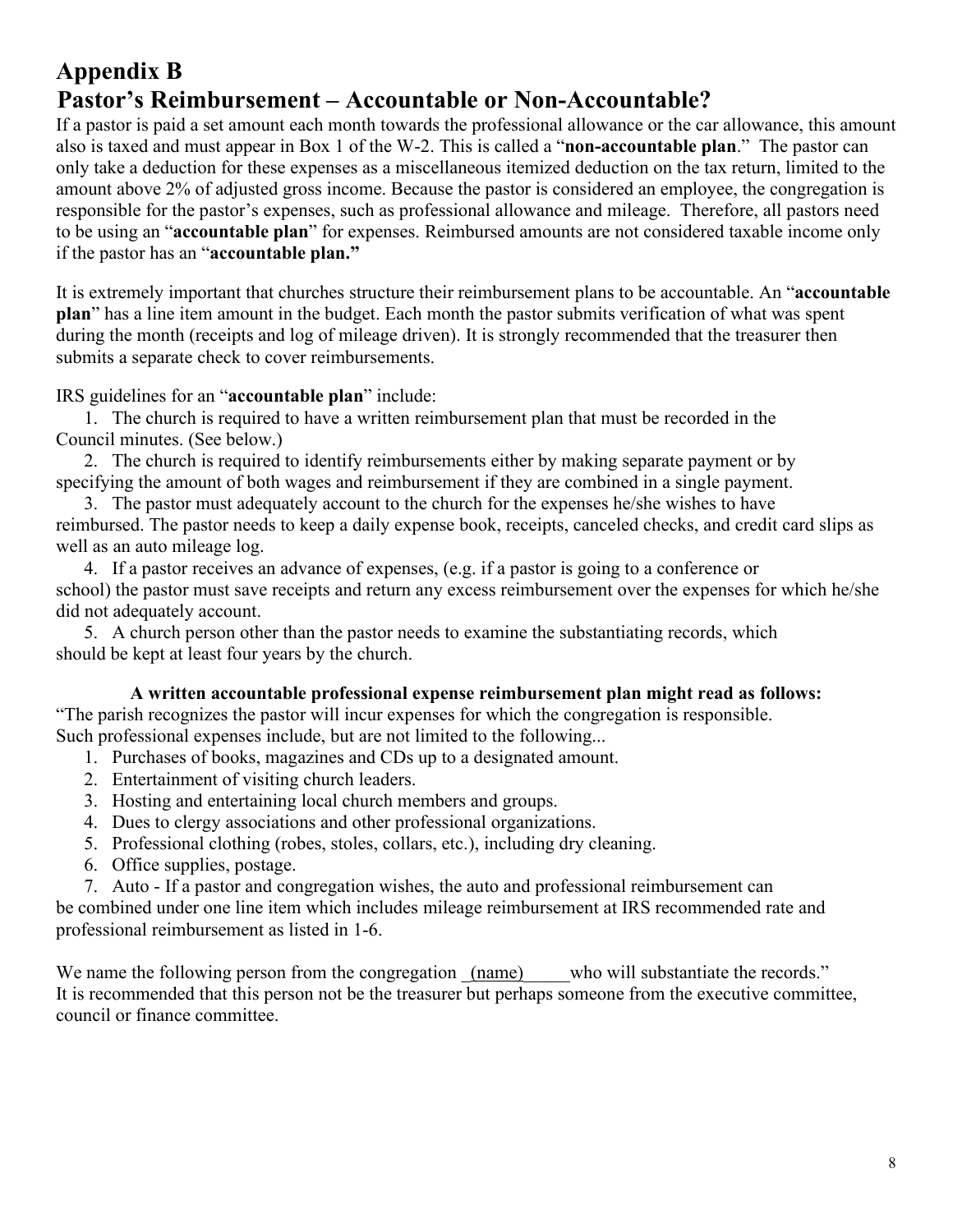# **APPENDIX C**

### **Compensation and Benefits Guidelines For Deacons (formerly known as AIMs, Deaconesses, Diaconal Ministers)**

## **Salary**

Salary for deacons is based on several considerations, including the number of years of experience, education, additional functions related to the context of the ministry, cost of living, and job experience. Those serving in part-time programmatic positions should receive pro-rated salary and benefits. The information that follows will assist you in determining a starting point for salary.

### **Years of Experience**

The figures in the chart below are guidelines and not intended to restrict a congregation in providing fair compensation. The figures assume a bachelor's degree.

# **See Deacon Salary Guidelines Chart on page 2**

### **Additional Education**

Add \$1500 to \$3000 for additional earned degrees beyond a bachelor's degree. An additional \$3000 is recommended for a seminary degree leading to deacon status. Add \$200 to \$500 for certification in a specific area.

### **Supervisory Responsibilities**

Add \$500 to \$1500 for supervision of one or more program staff.

# ■ **Benefits**

### **Social Security and Workers' Compensation**

All congregations should provide Workers' Compensation coverage, since definite liability accrues to the congregation in case of accidental death or disability in conjunction with one's employment. Congregations are required to pay half of the Social Security taxes (7.65% of taxable income) for all lay employees and to file federal tax W-2 forms for lay employees.

### **Retirement and Major Medical and Dental Benefits**

The congregation may enroll the rostered lay person in the ELCA Pension Plan, (depending on ELCA guidelines) including provision for major medical and dental coverage with family coverage as needed. Information is available at <https://www.porticobenefits.org/>

### **Vacation**

The congregation will provide a set number of weeks for paid vacation which will include Sundays. This vacation leave is non-cumulative.

# **Paid Leaves**

### **Parental Leave**

It is recommended that congregations develop a clear written policy relating to parental leave and include